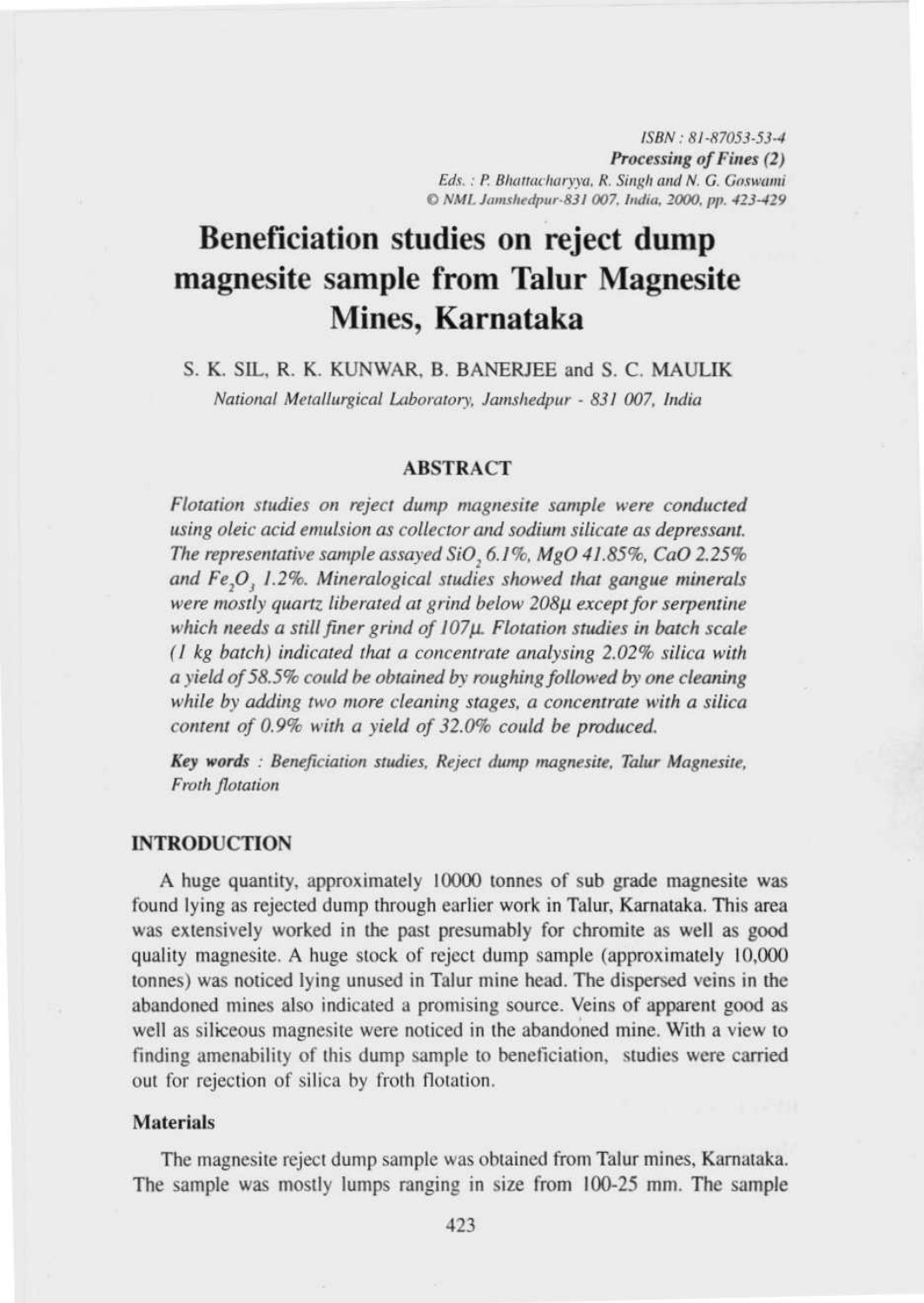looked very weathered, surface being almost covered with black moss. The sample was crushed in jaw crusher and roll crusher to -10 mesh size for subsequent heneficiation studies. The chemical and size analysis of -10 mesh samples are recorded in Table I and 2 respectively.

| Constituent                    | Wt%   |  |
|--------------------------------|-------|--|
| MgO                            | 41.85 |  |
| CaO                            | 2.25  |  |
| SiO <sub>2</sub>               | 6.10  |  |
| AI <sub>2</sub> O <sub>3</sub> | 0.72  |  |
| Fe <sub>2</sub> O <sub>3</sub> | 1.20  |  |
| LOI                            | 45.94 |  |

| Table 1: Chemical analysis of the as received sample |  |  |  |  |  |  |  |  |  |  |  |
|------------------------------------------------------|--|--|--|--|--|--|--|--|--|--|--|
|------------------------------------------------------|--|--|--|--|--|--|--|--|--|--|--|

|  |  |  |  | Table 2 : Size and chemical analysis of - 10 mesh sample |  |  |  |  |  |  |  |
|--|--|--|--|----------------------------------------------------------|--|--|--|--|--|--|--|
|--|--|--|--|----------------------------------------------------------|--|--|--|--|--|--|--|

| Size in micron | $Wt$ % | $SiO, \%$ |       |
|----------------|--------|-----------|-------|
|                |        | Assay     | Dist  |
| $-1700+1180$   | 22.9   | 5.67      | 20.7  |
| $-1180+850$    | 27.2   | 5.69      | 24.7  |
| $-850+600$     | 12.8   | 5.36      | 11.0  |
| $-600+425$     | 9.2    | 5.78      | 8.5   |
| $-425+300$     | 5.6    | 6.35      | 5.7   |
| $-300+212$     | 2.3    | 6.36      | 2.3   |
| $-212+150$     | 5.3    | 6.87      | 5.8   |
| $-150+106$     | 3.9    | 8.72      | 5.4   |
| $-106+74$      | 1.9    | 9.14      | 2.8   |
| $-200$         | 8.9    | 9.21      | 13.1  |
| Head (Calc.)   | 100.0  | 6.26      | 100.0 |

Silica was found to progressively enriched from coarse to finer fractions.

# RESULTS & DISCUSSION

### **Mineralogical characteristics**

Mineralogical studies carried out on the sample indicated that it mainly com-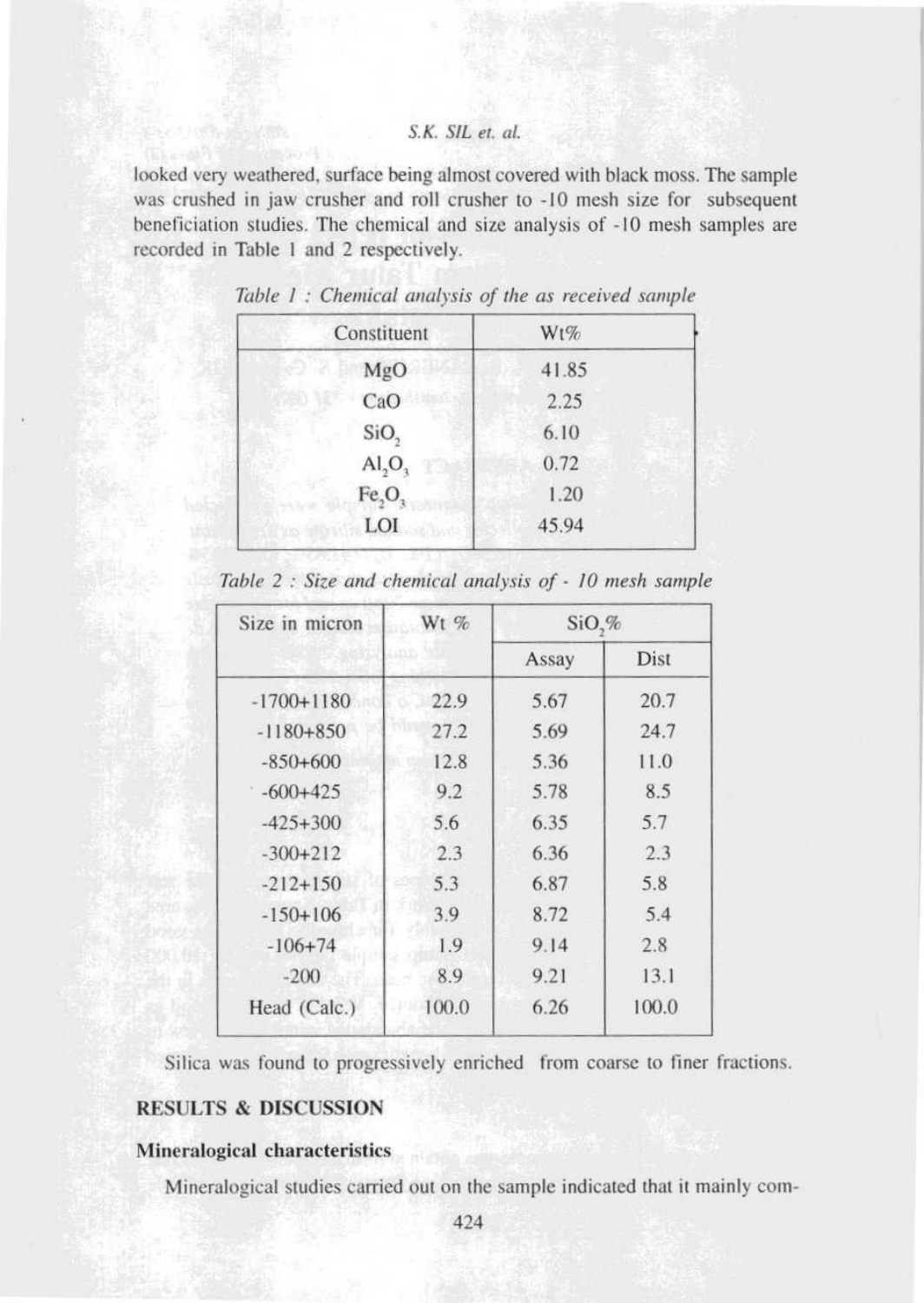prised of white to greyish white lumps of fine grained magnesite with occasional encrustations and intercalations of brownish matter. Some are brown lumps of altered dunite containing white veins of quartz and carbonate minerals. Specific gravity of rock pieces varies from 2.7 to 3.0. White lumps are compact micro to cryptocrystalline magnesite with pocket of serpentine occasionally associated with different amount of chromite, magnetite, calcite and quartz. Serpentine was also present as disseminated grains in the white mass of magnesite. Brounish lumps of altered dunite are highly limonitised and contain white veinlets of quartz and carbonate minerals. Quartz was present as ostly crystalline variety with wide variation in size. Microscopic examination of -10 mesh representative sample showed a fair liberation of quatz in fractions below 60 mesh and

|                |                       | Time of grind, minute |            |           |           |
|----------------|-----------------------|-----------------------|------------|-----------|-----------|
| Size in micron | $\overline{4}$<br>Wt% | 6<br>Wt%              | 8<br>Wt%   | 10<br>Wt% | 12<br>Wt% |
| 212            | 6.5                   | 0.1                   | <b>TIP</b> |           | $-0.5$    |
| $-212 + 150$   | 26.2                  | 2.7                   | 0.3        | 0.1       | 0.1       |
| $-150 + 106$   | 12.8                  | 10.9                  | 1.5        | 0.2       | 0.1       |
| $-106 + 74$    | 6.7                   | 9.6                   | 3.5        | 0.6       | 0.2       |
| $-74$          | 47.8                  | 76.7                  | 94.7       | 99.1      | 99.6      |
| Total          | 100.0                 | 100.0                 | 100.0      | 100.0     | 100.0     |

| Table 3 : Size analysis of ground dump sample |  |  |  |  |  |  |  |  |  |  |
|-----------------------------------------------|--|--|--|--|--|--|--|--|--|--|
|-----------------------------------------------|--|--|--|--|--|--|--|--|--|--|

*Tclble 4 : Condition of flotation*

| Reagent       | Quantity Kg/t | Condition<br>time, min. | Flotation time,<br>min | Product     |
|---------------|---------------|-------------------------|------------------------|-------------|
| Sod. Silicate | 0.5           |                         |                        |             |
| OAE           | 0.3           | $\overline{c}$          | 2.5                    | Float-I     |
| OAE           | 0.3           |                         | 3.0                    | Float-II    |
| OAE           | 0.3           |                         | 3.0                    | $Float-III$ |
| OAE           | 0.3           |                         | 2.5                    | Float-IV    |
| OAE           | 0.3           |                         | 2.0                    | Float-V     |

Sod.silicate = Sodium silicate,  $OAE = O$ leic acid emulsion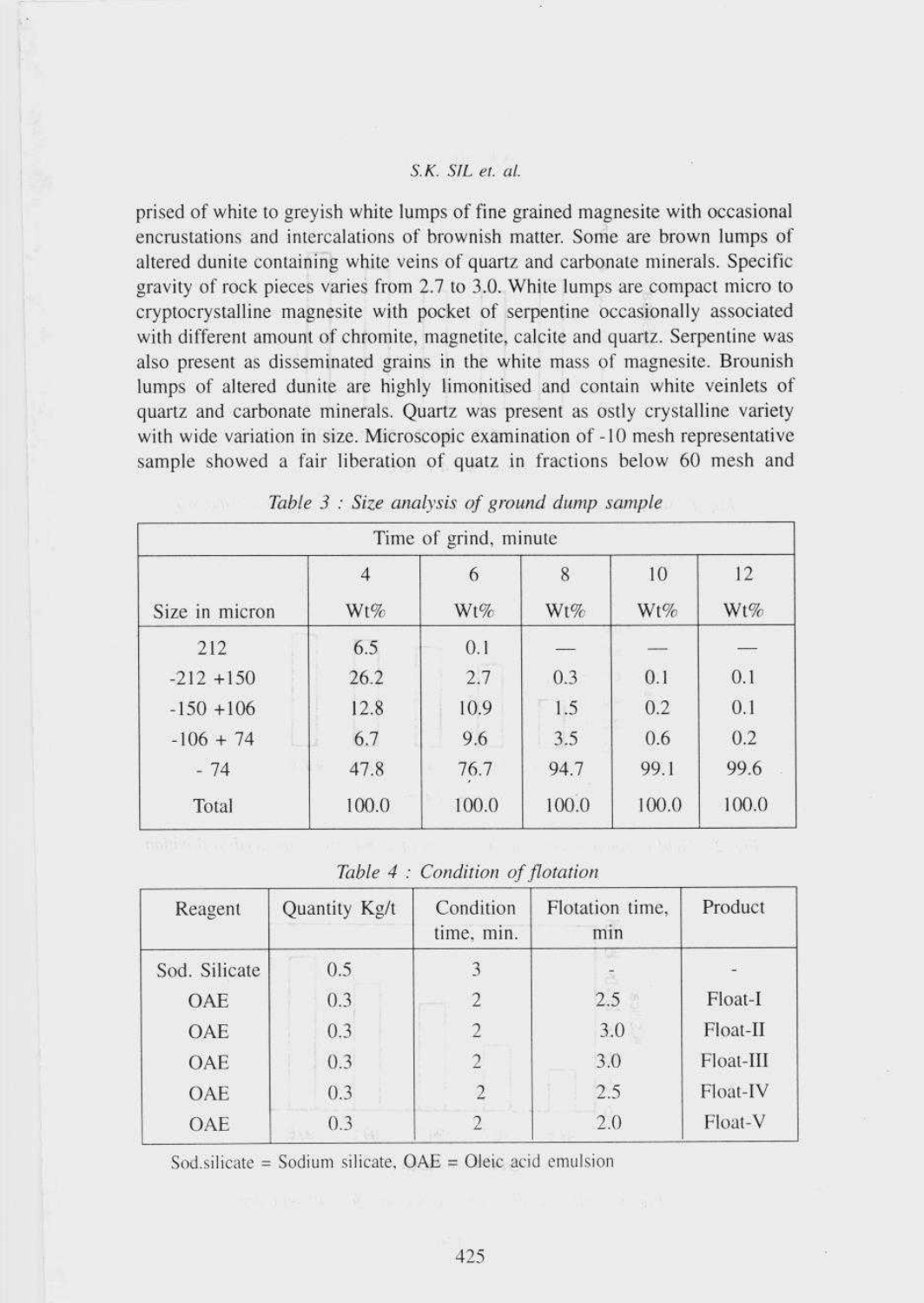





*Fig. 2 : Yield of rougher conc. as a fiurction of grind size of the feed to flotation*



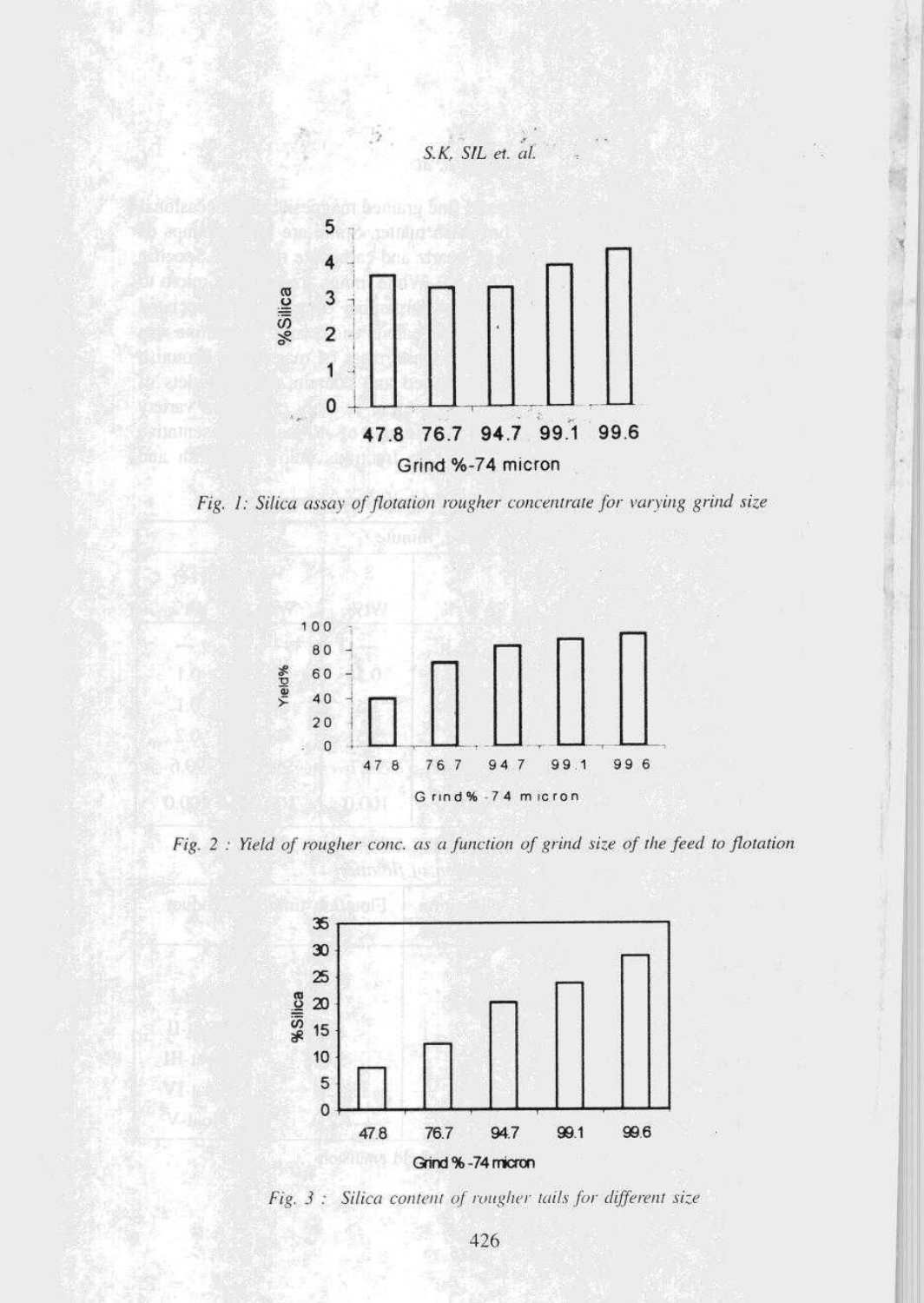**serpentine in fractions below 150 mesh** . **Stains limonite** of the grains **may interfere in the process of heneliciation and dilute** the grade of magnesite **concentrate.**

#### **leneficiation** Studies :

#### *Flotation of magnetise at varving grind size*

In deciding the approach for beneficiation, in view of our past experience on earlier sample from the same source, froth flotation route was selected for the heneficiation studies in order to have a simple circuit and keeping the final grade as the objective in view.

| Stages of<br>Cleaning | Reagent     | Qty/kg/t | Conditioning<br>time, min. | Flotation<br>time, min. | Products                   |
|-----------------------|-------------|----------|----------------------------|-------------------------|----------------------------|
| $\sim$                | Sod. Silic. | 0.05     | 2.5                        | 6.0                     | Cl. Tail-I                 |
| П                     | Sod. Silic. | 0.05     | 2.0                        | 4.5                     | Cl. Tail-II                |
| Ш                     | Sod. Silic. | 0.05     | 2.0                        | 4.5                     | Cl.tail III<br>Cl.conce-IV |

Table  $5:$  Conditions for cleaning the rouhger floats



Fig. 4 : Silica content of magnesite cleaner concentrate as a function of vield for different grain size

Five hatches of dump sample each weighing Ikg. taken from -10 prepared sample were ground in laboratory rod mill for different length of time keeping the solid : water as 2:1 in the mill. The size analysis of the ground products are given in Table 3. The pulps were then transferred to the cell and floated under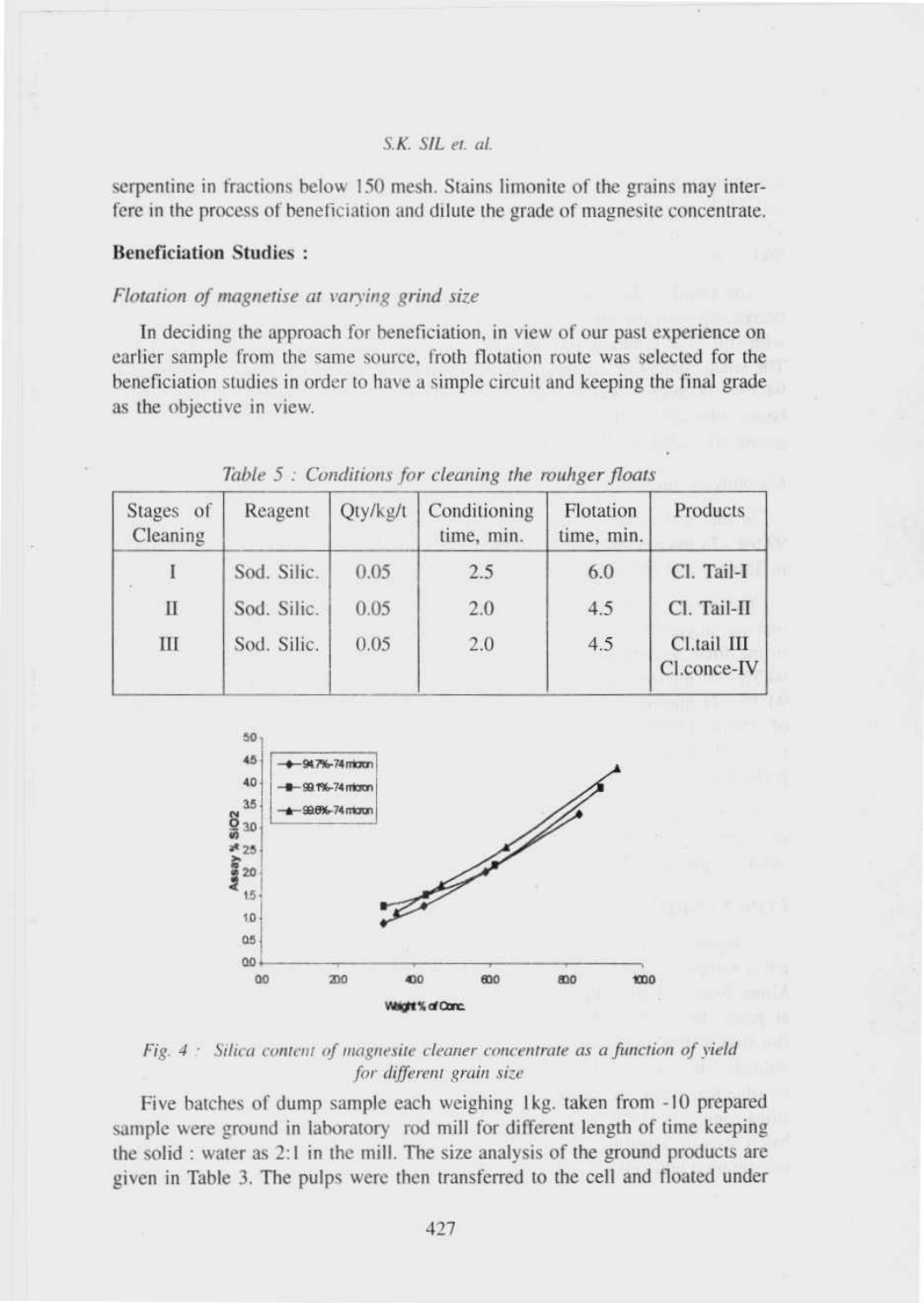**the conditions** recorded **in Table 4. Flotation test were carried out in Fagergren cell. Oleic acid emulsion was used as frother** /**collector for magnesite and sodium silicate as depressant for quartz** and silicates. **tine floats were ... and assayed for SiO, content.**

**The results indicated that the silica content in the rougher concentrate was** decreasing with the increase in fineness upto a grind of 94.7% -74 micron but **with still finer grinding, the silica content in the concentrate started increasing. The silica content of rougher concentrate at the grind** of 76.7% -**74 micron and** 94.7% -74 micron was found to be almost identical  $(-3.31\%)$  with the yield being substantially higher at the later grinding condtion.. Tailings became pro**gressively richer in silica with finer grind.**

#### *Cleaning of magnesite rougher concentrate*

In the next series of test, the rougher floats from grind of 94.7, 99.1 and 99.6% -74 micron were then cleaned thrice under the conditions given below in Table 5 and the results arc indicated in Fig. 4.

The results indicated that after three cleaning, although there is a marginal increase in yield from 32.0 to 35.4 with the increasing fineness, the silica content in the final concentrate also increased from 0.9 to 1.14%. Thus the grind of 94.7% -74 micron was found to be optimum. The results also indicated that at 94.7% -74 micron grind, yields of 32.0%, 42.6% and 58.8% with silica content of 0.90%, 1.28% and 2.03% could he obtained by 3. 2 and I cleaning respectively. The pellets made from the concentrate and tired at 1750'C showed good performance.

It could thus he concluded that even from this weathered sample a clean concentrate with silica content less than even 1.0% with reasonably good yield could be produced by the process of flotation .

## **CONCLUSION**

**A reject dump magnesite sample of Talur mines was studied. The representative sample assayed SiO, 6.1%, MgO** 41.85%, CaO **2.25%. and Fe** ,O,, 1.2%. **Mineralogical studies showed that gangue minerals were mostly quartz liberated at grinds below 208µ but for surpentine it requires below 107µ** . **Response to** flotation of this sample was encouraging. Studies in bench scale (1 kg batch) indicated that **a concentrate analysing 2** .02 % silica **with an yield of 58** . **8% could he obtained while by adding two more cleaning stages, a concentrate with a silica content of 0.9 '/ with an** yield of 32. **0% could he produced . Based on the hatch tests in Fagergren cells, hulk flotation tests were carried out in a Denver sub-aeration unit cell with samples** ground to 94.7% - **74.t with the same dosage**